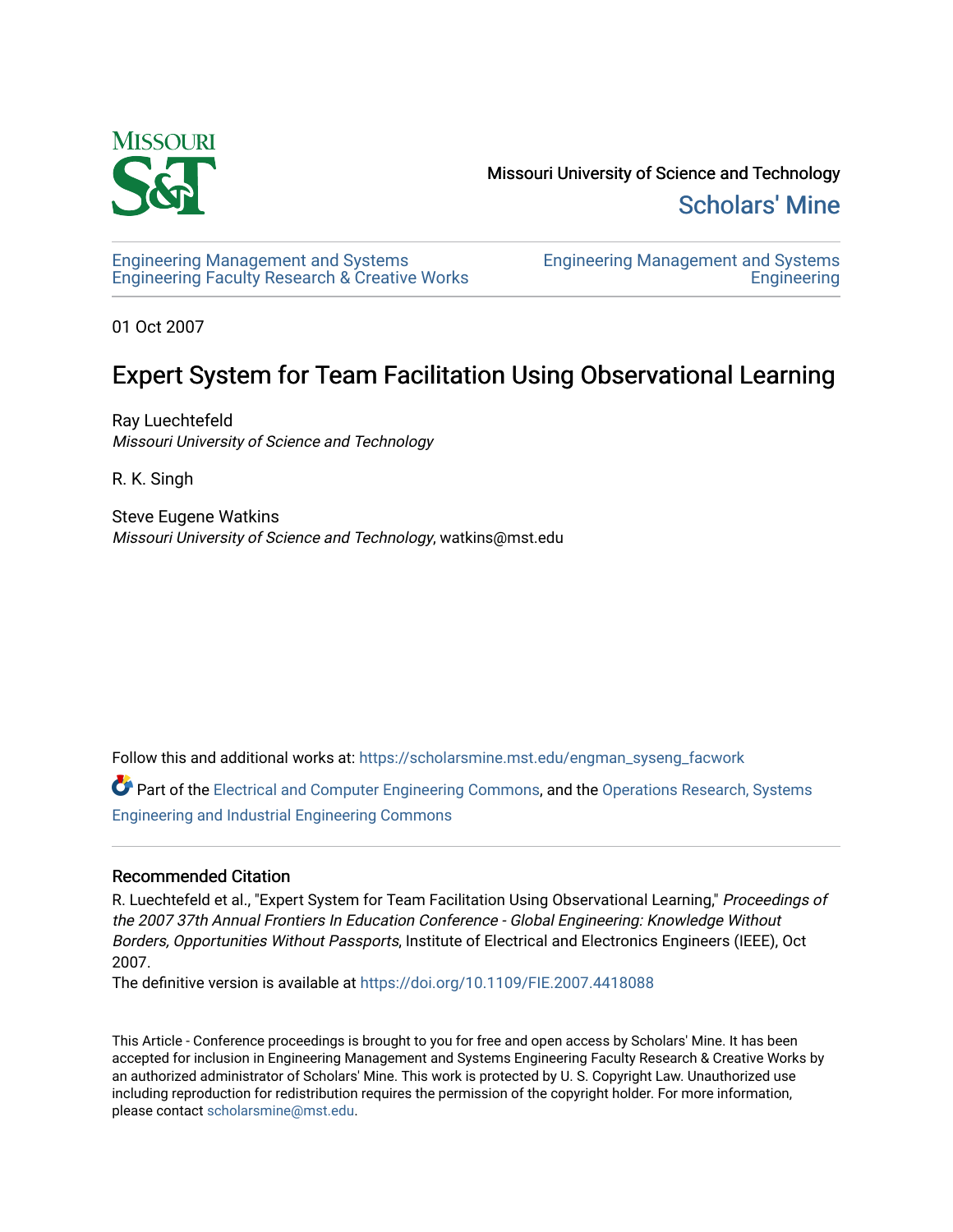# Expert System for Team Facilitation using Observational Learning

Ray A. Luechtefeld, *Senior Member, IEEE* Department of Engineering Management University of Missouri-Rolla (UMR), Rolla, MO 65409-0370 USA luechtef@umr.edu 573-341-7241

Steve E. Watkins, *Senior Member, IEEE* Raj Kanwar Singh Department of Electrical and Computer Engineering Department of Engineering Management UMR, Rolla, MO 65409-0040 USA UMR, Rolla, MO 65401 USA steve.e.watkins@ieee.org 573-341-6321 rksq44@umr.edu 573-202-1700

*Abstract* **- While ABET criteria require that engineering graduates be able to "function on multidisciplinary teams" and "communicate effectively", the need for effective team skills goes far deeper. One solution is the use of a computationally intelligent "virtual facilitator" that contains a subset of the expert knowledge of a skilled facilitator. The "virtual facilitator" models behaviors of an expert facilitator to engineering student teams as they are working together. Albert Bandura's theory of observational learning suggests that skills can be developed through observation of expert "others" engaged in practice. Preliminary research indicates that students can increase beneficial team behaviors (such as inquiry) through observation and imitation of an expert system.** 

 **This paper is an extension of a 2005 FIE Work-In-Progress presentation that documented an expert facilitator system. In this study the system is used as part of an hour-long team exercise for engineering students. This study looks at student interactions during the exercise. Measures include analysis of team conversations for instances of imitation of the expert system, as well as a comparison of differences in team performance. The potential for an easily disseminated method to help engineering students learn effective team skills is discussed.** 

# **INTRODUCTION**

The development of communication skills is necessary preparation for effective engineering team work. Team with a high degree of openness and interdependence exhibit enhanced quality of decision making [1]. ABET requirements for accrediting Engineering Programs 2007 – 2008 state "Engineering programs must demonstrate that their students attain: an ability to function on multi-disciplinary teams…...and....an ability to communicate effectively….." [2]. While many faculty and institutions work to make team skills a part of the technical repertoire of the students, the portability of this knowledge is limited as it is difficult to share between institutions.

 History attests to the catastrophic consequences of team dysfunctions and neglect of group dynamics. For example the space shuttle Challenger and Columbia tragedies can be attributed to failures in team skills [3]-[5]. The Columbia Accident Investigation Board found that "the hole in the wing of the shuttle was produced not simply by debris, but by holes in organizational decision-making. Furthermore, the factors that produce the holes in organizational decision-making are not unique to today's NASA or limited to the shuttle program, but are generic vulnerabilities that have contributed to other failures and tragedies across other complex industrial settings" [6].

 Such conflicts and team dysfunctions are related to difficulties of team members sharing their perspectives and making tradeoffs [7], [8]. Since engineering teams are often multi-disciplinary, the complex set of problems that engineers face need to combine the expertise of different disciplines. Also, to make the project successful they need to collaborate with others in a team who may have different perspectives and technical objectives. The quality of decision-making in these contexts is enhanced by increasing openness and interdependence, and diminished when team members regulate or ignore certain information [1], [9].

 While engineering institutions regularly give students projects involving technical knowledge, all too often students are put in project teams where they are expected to work together successfully without sufficient support in interpersonal and team skills. Mere placement in teams does not guarantee the learning of these skills [8]. This can be improved in engineering education through activities specifically designed to nurture team skills [8], [10].

 One solution is the use of a computationally intelligent "virtual facilitator" that contains a subset of the expert knowledge of a skilled facilitator. The "virtual facilitator" models the behaviors of an expert facilitator to engineering student teams as they are working together.

 Automated facilitation tools may provide a simplified model for conversational interventions, which students can imitate [8]. Albert Bandura's theory of social (or observational) learning suggests that skills can be developed

# **1-4244-1084-3/07/\$25.00 ©2007 IEEE October 10 – 13, 2007, Milwaukee, WI**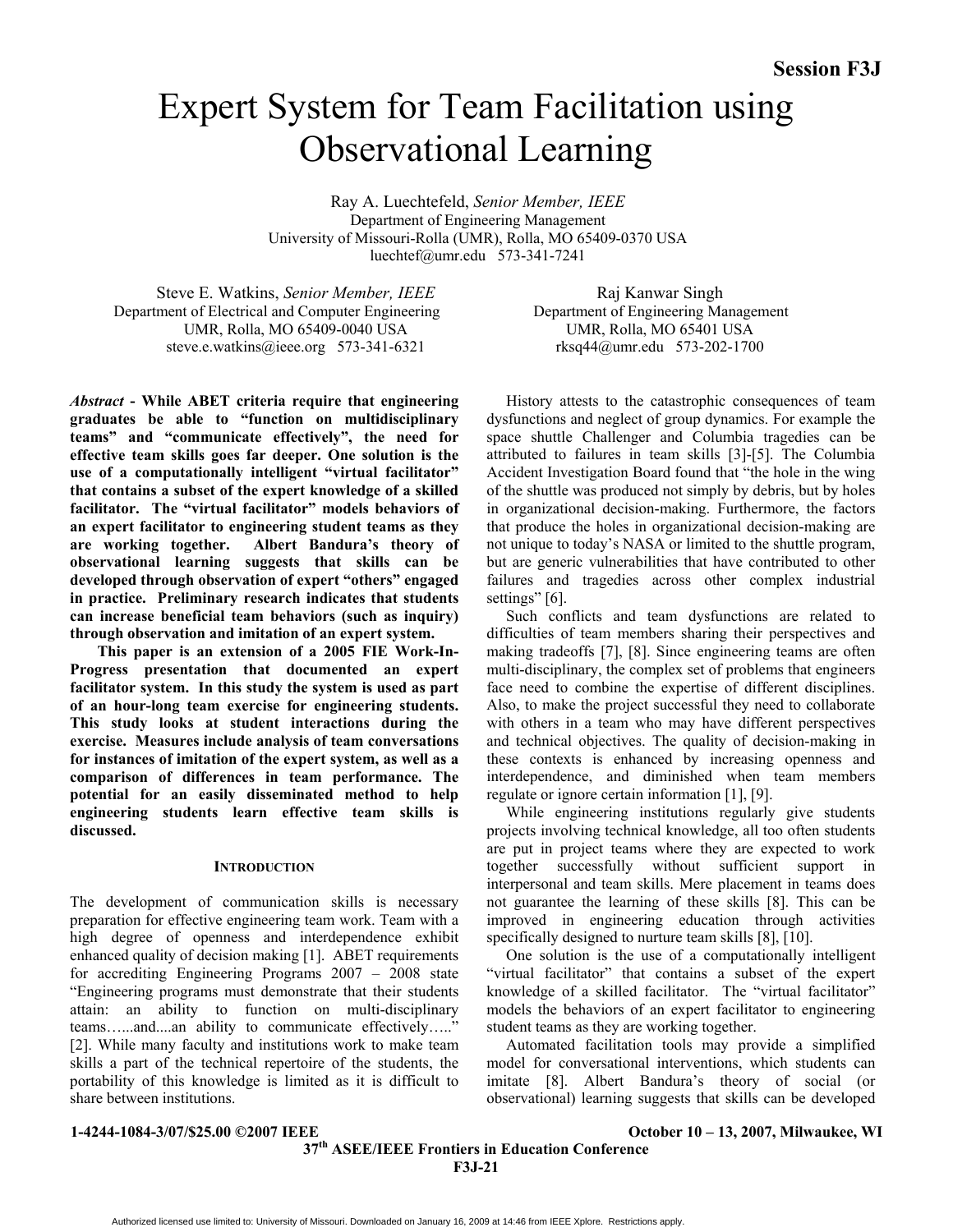through observation of expert "others" engaged in practice. Bandura's theory has received a strong support in research on this area. This paper describes the Virtual Facilitator tool and presents findings from its use by several student groups [8].

# *Albert Bandura's theory of Social Learning*

 Given that team skills produce highly beneficial results, the question arises 'How does someone learn to improve communication skills?' One possibility is that team skills could be learned in a fashion similar to other skills. The theoretical basis for this study is provided by Bandura's theory of social learning.

 Albert Bandura suggested that individuals learn many skills through a process of modeling, in which behaviors are observed and imitated within a social context [11]-[14].

There are four steps involved in this process:

- 1. Attention The first step is paying attention to the actions of another person modeling a behavior [11]-[14].
- 2. Retention The second step involves retaining or remembering what one paid attention to. Imagery and language have a significant part to play in this because an individual stores what he has seen the model doing in the form of mental images or verbal descriptions. When stored in this form, he can later recall the image or description, so that he can reproduce it in his own behavior [11]-[14].
- 3. Reproduction The ability to reproduce what has been observed and retained results in a more effective learning process. Reproduction is significant because the ability to imitate a behavior improves with practice. People's abilities improve even by just imagining themselves performing a behavior. [11]-[14]. Many athletes rehearse their performance in their own minds prior to the actual event.
- 4. Motivation The final step for learning comes from seeing the model as useful based on its outcomes [3]. If outcomes are perceived as valuable a person will be more likely to pay attention to that behavior because it has personal relevance [6], [15].

 Bandura's theory thus predicts that "individuals in contact with models that produce useful outcomes will pay attention to their behaviors and are more likely to produce similar behavior" [11]-[14].

# **PROJECT OVERVIEW**

# *The Virtual Facilitator – An Expert Dialogic System*

Much learning occurs through the presence of real-life models but with the advancing technology as well as written and audiovisual means of communication, there can be increasing use of audiovisual and computational models that create imitable behavior [11]. Verbal instructions that describe the correct responses and their sequencing comprise

one of the widely prevalent means of providing symbolic models [11].

 Abstract theoretical concepts of leadership, management, teamwork, facilitation and communication can be connected to real experience through these 'symbolic models' [16]. Model-based activities that enhance such experiences offer valuable opportunities for learning concepts like group facilitation.

# (a) *Facilitation for effective team communication*

 Group facilitation is a process "in which a person who is acceptable to all members of the group, substantively neutral, and has no decision – making authority intervenes to help a group improve the way it identifies and solves problems and makes decisions, in order to increase the group's effectiveness" [16].

 Researchers in team learning and group development have described "recipes for action" in interventions used for group facilitation [8], [17]. Recipes in this context refer to "relatively simple statements or questions that are triggered by particular words or phrases" [8].

 While the literature on team learning and group development acknowledges the existence of "recipes for action" as a platform for mastering intervention skills, previous research on approaches to individual therapy have accounted for a "far richer set of these recipes" [8], [18]. For example, interventions used by experts in organizational facilitation can also be found in the behaviors used in therapy to help individuals surface information [8]. Research conducted with more than 100 virtual teams working in chat space found that teams exposed to these type of interventions performed significantly better than teams that were not exposed" [8], [19].

 An increase in team performance has been associated with facilitation [20]. Facilitation encompasses several goals, for example, helping team members to manage conflict effectively and share knowledge and expertise. These goals are achieved by facilitators through an observable process of intervening with questions and comments into group dialogue [11]. Outcomes such as conflict resolution and increased efficacy are expected to be some outcomes of observational/social learning.

 Expert facilitation promotes greater shared understanding by:

- 1. Assisting team members unearth and test negative evaluations of others in the team.
- 2. Helping team members to reach conclusions and make their emotional reactions explicit, on the basis of their reasoning and data they have.
- 3. Encouraging everyone in the team to collaborate on team decisions.

 Analysis [22] of previous work in this area indicated that teams exposed to interventions exhibited significantly (p<0.05) higher levels of "constructive controversy" [23], a set of behaviors associated with the ability to manage conflict effectively, which is widely associated with improved team

### **1-4244-1084-3/07/\$25.00 ©2007 IEEE October 10 – 13, 2007, Milwaukee, WI**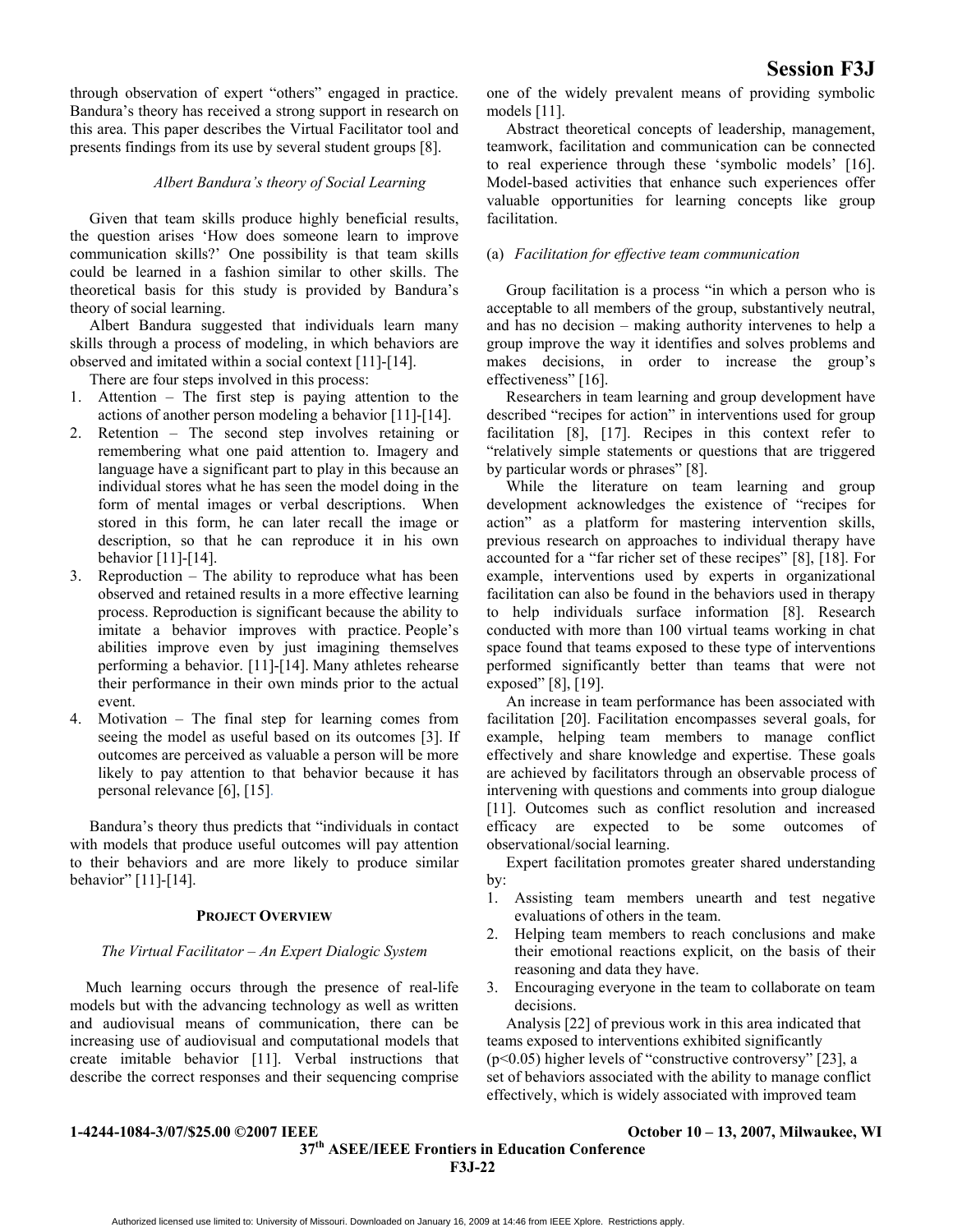performance. Constructive controversy within a team involves the open-minded sharing of alternative perspectives in order to achieve a cooperative (win-win) solution that accrues benefit to the entire team.

# (b) *Virtual Facilitator as Expert System*

 The virtual facilitator is a responsive software system that works like a chat space over the internet. It has a dialogue box that lists the names of the team members participating. As with a typical chat tool, conversations appear in the dialogue box. However, it also has a space where system-generated interventions into the team's conversation appear. The software includes the option of turning these interventions on or off as desired.

 The software also has the ability to save the conversations between the team members and generate a transcript listing the detailed timings of the conversations and showing the interventions in a different font and color.

 The virtual facilitator automatically "listen" to a team conversation (with the use of notebook computers equipped with microphones and wirelessly interconnected) and then generate a transcription of the conversation (using commercially available speech-recognition systems). Figure I illustrates the system [8].



Figure I: Student Team Interaction using the expert dialogic system

 When using the system, students participating in a team discussion wear a headset fitted with a microphone that is plugged into a notebook computer [8]. Commercially available speech recognition software converts each individual's spoken words into text [8]. The Expert Dialogic System connects each individual notebook computer with the others wirelessly and knits together each individual's text into a transcription of the group conversation [8].

 The virtual facilitator's main function is to help the group increase its effectiveness by improving its communication skills [17]. It does this by intervening in the conversations that occur between team members.

 Interventions are triggered by particular words or phrases in the team conversation. These responses (interventions) are based on rules built into the software. The rules currently in use are based on the work of Chris Argyris. [21], [24]-[26]. They are designed to foster the surfacing of information involved in the dialogues between team members [8].

 The rules are stated in terms of IF-THEN relationships [8]. See Table I for the rules currently used.

 It has been shown that teams exposed to these specific interventions exhibit greater degree of beneficial team behaviors, such as constructive controversy [23].

 Through the process of observing the virtual facilitator generate inquiries into the team's conversation, it is hypothesized that students can increase level of beneficial team behaviors, such as inquiry. Two specific hypotheses are tested.

- 1. Students exposed to questions posed by the virtual facilitator (the Treatment group) will ask more questions than those not exposed to it (the Control group).
- 2. Students exposed to questions posed by the virtual facilitator will exhibit higher performance on a team decision-making exercise than those not exposed to it.

# **EXERCISE DESCRIPTION**

Teams in this research worked through one of two decision making exercises. The exercises involve team decisionmaking and information sharing as part of a mock engineering and managerial design scenarios.

# *Description of Simulation Games*

A brief description of the simulation games is given below.

1. Solar Car Team – The goal of this game was to make choices of solar car components that would maximize the number of miles the car would be able to travel. Each team consisted of four members representing one department each. The Mechanical Department had to suggest the type of motor to be used from the list of

| <b>Situation</b>               | Indicators (IF)                        | <b>Questions (THEN ASK)</b>                   |
|--------------------------------|----------------------------------------|-----------------------------------------------|
| Deletion - Clearly and         | -ly ending or "it was clear to me"     | What leads you to see it that way?            |
| Obviously                      |                                        | Can you give specific examples?               |
| Deletion - Comparisons         | -er, -est, more/less, most/least, etc. | Better (faster, etc.) than what?              |
|                                |                                        | How, specifically, do you see it this way?    |
| Deletion - Can't, Impossible,  | can't, impossible, unable, no one can  | What prevents you from doing so?              |
| and Unable                     |                                        | (Does anyone see things differently?)         |
| Deletion - Advocacy without    | "should, must, expect, encourage"      | What leads you to see it that way?            |
| illustration                   |                                        |                                               |
| Distortion - Forcing or Making | "I had to, you made me, you bore me"   | What experience had you had that leads you to |
|                                |                                        | believe X?                                    |
|                                |                                        | What was done that makes you Y?               |

TABLE I: EXAMPLES OF IF-THEN RULES

**1-4244-1084-3/07/\$25.00 ©2007 IEEE October 10 – 13, 2007, Milwaukee, WI** 

# **37th ASEE/IEEE Frontiers in Education Conference F3J-23**

Authorized licensed use limited to: University of Missouri. Downloaded on January 16, 2009 at 14:46 from IEEE Xplore. Restrictions apply.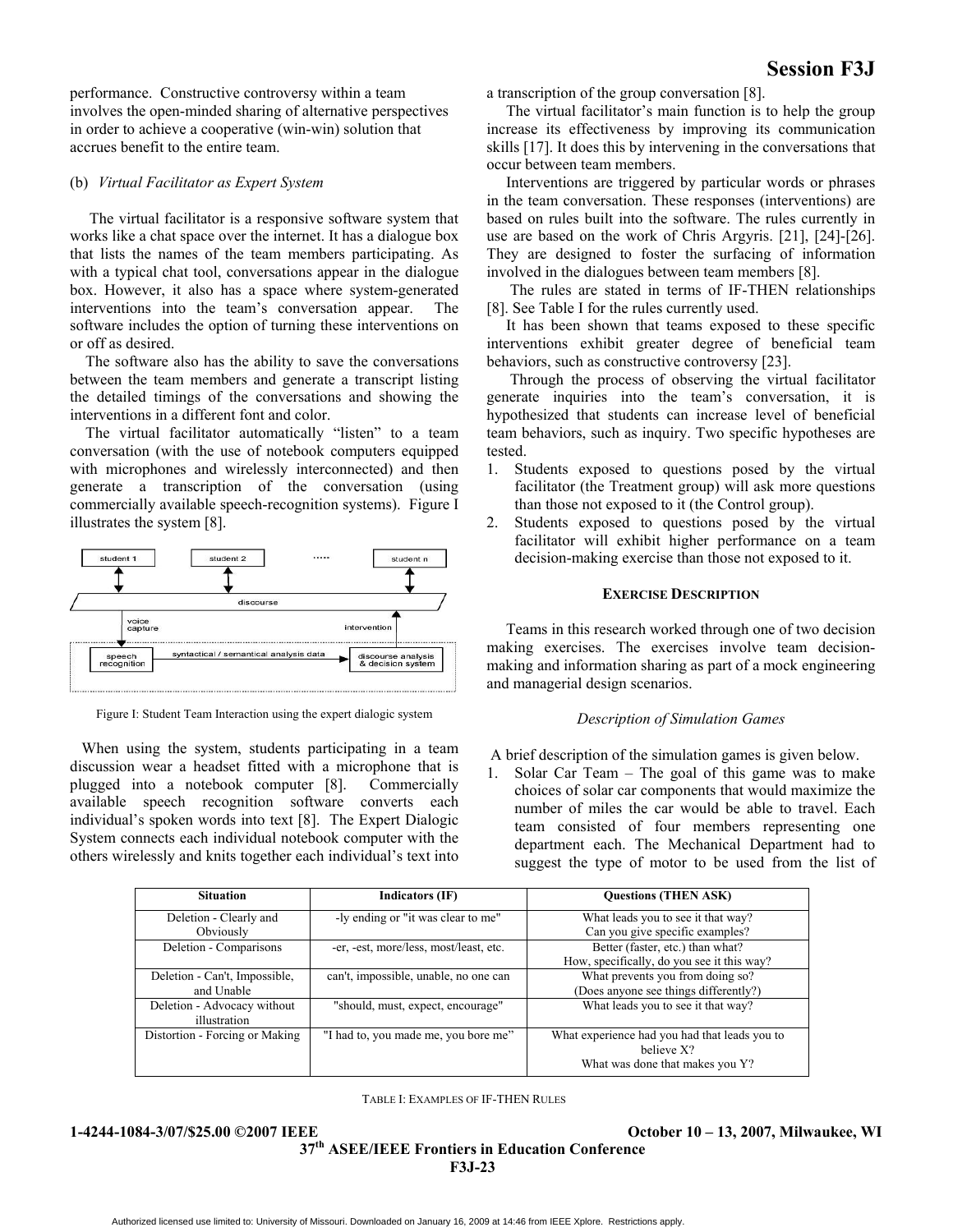choices, the Electrical Department suggested types of batteries, and the Frame Design department suggested the type of frame and solar cell. Finally, the Cost Management department was charged with ensuring that the car did not exceed the budget.

2. Budget Balancing Team – Students participating in this game were given the task of balancing the budget of a fictional company to maximize profit. Each team had four roles, with one member playing each role. The team consisted of the Union Representative whose goal was to protect regular employee interests by limiting layoffs. The Director of Personnel on the other hand had to retain not only employees but also managers from different departments. The Director of Development and the Director of Finance had to retain employees, their own department's managers and also had to make sure that they had funds for projects.

 These two simulation games were conducted with students from four senior/graduate level courses at the University of Missouri – Rolla. These courses were chosen because the advisors of these courses agreed to allow access for an hour for the simulation games. Table II below shows the list of courses and other details.

| <b>Course Name</b>       | Number of       | <b>Type of Simulation</b> |
|--------------------------|-----------------|---------------------------|
|                          | <b>Students</b> | Game                      |
| Project Management       |                 | Solar Car                 |
| Business Logistics &     | 16              | <b>Budget Balancing</b>   |
| Systems Analysis         |                 |                           |
| Organizational           |                 | <b>Budget Balancing</b>   |
| Psychology               |                 |                           |
| Psychology of Leadership |                 | <b>Budget Balancing</b>   |

TABLE II: COURSES INVOLVED IN THE RESEARCH **Type of** 

 The games were conducted as a virtual team, which meant that members communicated over the internet in chat-space using the Virtual Facilitator.

 Each team member was asked to balance personal goals (e.g., retaining as many employees as possible) with group goals (e.g., maximizing profitability). The exercises simulate those real-life scenarios in which personal goals must be weighed against group needs.

 Team members were asked to use mathematical, communication, and critical thinking skills to solve problems in such a way that each member could meet a basic level of individual role interests while maximizing team performance. Different team members achieved higher or lower individual goals depending on their ability to communicate and influence others in the team. Teams were required to reach a consensus agreement.

# *Settings and Treatments*

 Immediately after entering the laboratory the students were assigned randomly to computer systems. These systems were arranged to have similar kind of departmental representatives sitting together (e.g. – for the solar car team simulation game the mechanical department members from each team were juxtaposed). Each team member was given a profile sheet which illustrated his or her own specific roles in the team. Also a common sheet which described the team's goals and the other departments on the team was given to each student.

 The participants of the Solar Car and the Budget Balancing games were given forty and thirty minutes respectively to make the first decision and later ten minutes more for improving and making the second decision. At the end of each decision a particular team member was asked to bring the team's decision sheet and their results were calculated on the spreadsheets that were prepared for each game. After the game the conversations were saved and compared.

Students were divided into two groups -

- The first group (the "treatment group") received facilitation by the Virtual Facilitator (expert system) throughout the exercise.
- The second group (the "control group") was not exposed to facilitation by the expert system.

# **RESULTS**

 The conversations between the team members were saved and were later evaluated for results of the three hypotheses.

1. Number of inquiries during the conversation of each team (see Table III) - A paired comparison T-Test was performed to evaluate whether there was a significant difference in the means of the average number of

| Type of<br>Simulation | Type of<br>Group – | No. of<br>questions | <b>Difference</b><br>(treatment |
|-----------------------|--------------------|---------------------|---------------------------------|
| Game                  | Team#              | asked               | – control)                      |
| Solar Car             | Treatment-         | 83                  | 10                              |
| (Project              | Team 1             |                     |                                 |
| Management)           | $Control -$        | 73                  |                                 |
|                       | Team 2             |                     |                                 |
| <b>Business</b>       | $Treatment -$      | 37                  | 11                              |
| <b>Budgeting</b>      | Team 1             |                     |                                 |
| (Business             | $Control -$        | 26                  |                                 |
| Logistics $\&$        | Team 2             |                     |                                 |
| System                | Treatment-         | 31                  | $\mathfrak{D}$                  |
| Analysis)             | Team 1             |                     |                                 |
|                       | $Control -$        | 29                  |                                 |
|                       | Team 2             |                     |                                 |
| <b>Business</b>       | Treatment-         | 26                  | $\varsigma$                     |
| Budgeting             | Team 1             |                     |                                 |
| (Psychology)          | $Control -$        | 21                  |                                 |
|                       | Team 2             |                     |                                 |

TABLE III: RESULTS - NUMBER OF QUESTIONS ASKED

questions asked by the treatment and the control groups. The test was based on the assumption that the two groups have a normally distributed population.

**1-4244-1084-3/07/\$25.00 ©2007 IEEE October 10 – 13, 2007, Milwaukee, WI**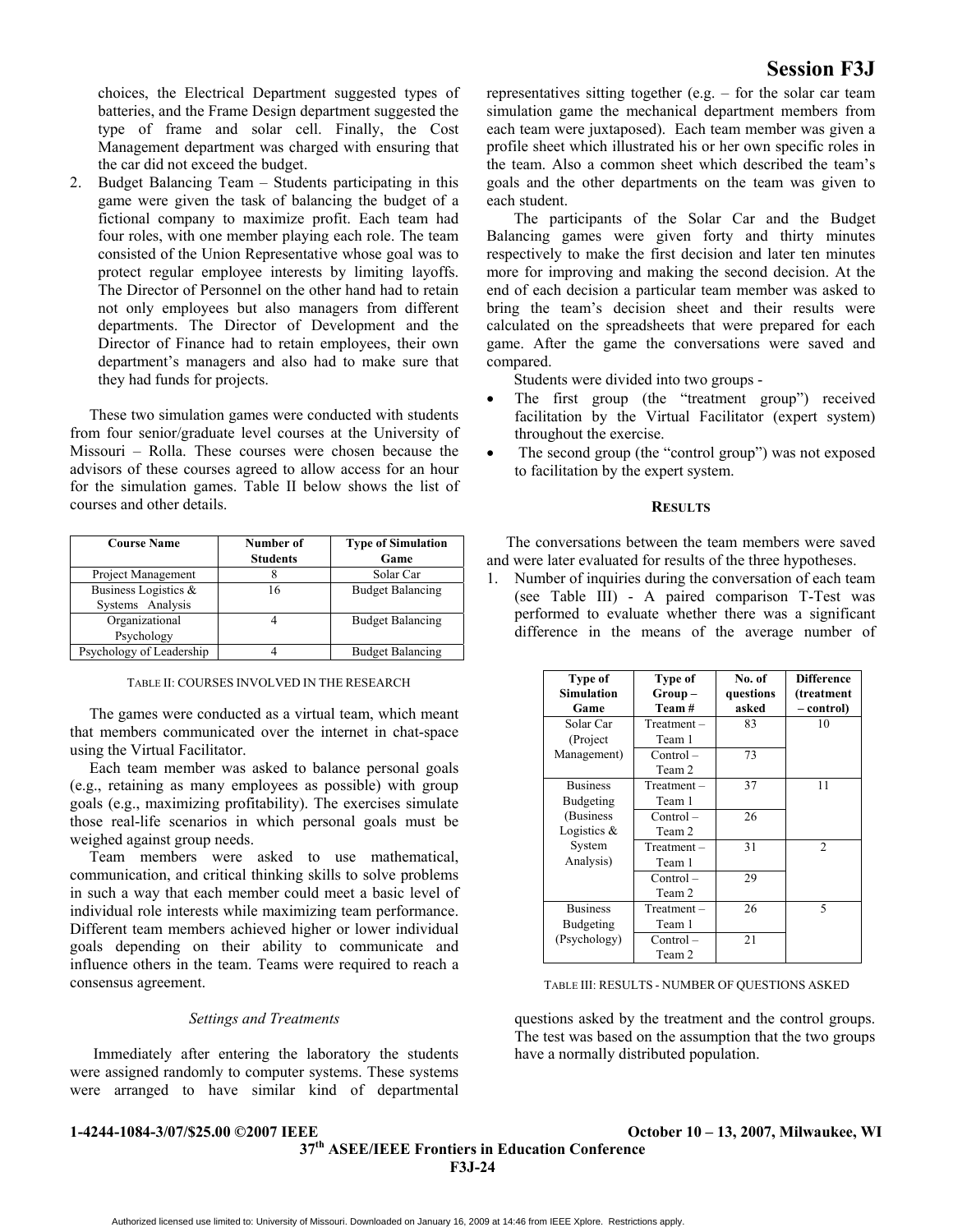2. Quantitative performance of the teams based on the decisions made by each (see Table IV) – A comparison on the basis of the team performance was made. Team performance was measured by evaluating which team reached a greater number of miles/day (Solar Car simulation game) and which team made more profit (Budget Balancing simulation game), without violating the rules and by reaching a consensus.

| Type of<br><b>Simulation</b> | Type of Group –<br>Team# | <b>Decision</b><br>Reached |
|------------------------------|--------------------------|----------------------------|
| Game                         |                          |                            |
| Solar Car                    | Treatment - Team         | 346.9                      |
| (Project                     |                          | miles/day                  |
| Management)                  |                          |                            |
|                              | Control – Team 2         | 352.4                      |
|                              |                          | miles/day                  |
|                              | Treatment – Team         | Loss - \$11,950            |
|                              |                          |                            |
| <b>Business</b>              | Control – Team 2         | $Loss - $17,000$           |
| <b>Budgeting</b>             |                          |                            |
| (Business)                   | Treatment - Team         | Loss - \$11,200            |
| Logistics $\&$               |                          |                            |
| System Analysis)             | Control - Team 2         | Profit - \$5,000           |
|                              |                          |                            |
|                              | Treatment - Team         | $Loss - $10,000$           |
| <b>Business</b>              |                          |                            |
| <b>Budgeting</b>             | Control – Team 2         | No Consensus               |
| (Psychology)                 |                          | Reached                    |

TABLE IV: RESULTS – QUANTITATIVE PERFORMANCE

3. Conversations were coded based on the degree of Constructive Controversy behaviors [23]. If a positive connotation behavior was reflected it was coded "+1" and a negative connotation behavior received a "-1". Table V shows a brief description of the behavior. Table VI shows the level of constructive controversy for each team.

| <b>Positive Connotation</b> | <b>Negative Connotation</b> |
|-----------------------------|-----------------------------|
| Contributes Ideas $\&$      | Emphasizes win-lose         |
| Opinions                    | competition                 |
| Emphasizes mutual           | Criticizes and disagrees    |
| goals                       | with others                 |
| Asks others for proof,      | Criticizes others as        |
| facts $\&$ rationale        | persons.                    |

TABLE V: TYPES OF BEHAVIORS

The results of the hypotheses are:

- 1. Hypothesis 1 is supported, with  $p = 0.02286 \le 0.05$ ). There is strong evidence that students exposed to questions posed by the virtual facilitator asked more questions than those not exposed to it.
- 2. Hypothesis 2 was not supported. There was no significant result on whether students exposed to questions posed by

# **1-4244-1084-3/07/\$25.00 ©2007 IEEE October 10 – 13, 2007, Milwaukee, WI**

| <b>Type of</b>    | Type of     | Constructive       | <b>Difference</b> |
|-------------------|-------------|--------------------|-------------------|
| <b>Simulation</b> | $Group-$    | <b>Controversy</b> | (treatment        |
| Game              | Team#       | level              | – control)        |
| Solar Car         | Treatment   | 69                 | 60                |
| (Project)         | $-$ Team 1  |                    |                   |
| Management)       | $Control -$ | 9                  |                   |
|                   | Team 2      |                    |                   |
| <b>Business</b>   | Treatment   | 64                 | 25                |
| <b>Budgeting</b>  | $-$ Team 1  |                    |                   |
| (Business)        | Control-    | 39                 |                   |
| Logistics $\&$    | Team 2      |                    |                   |
| System            | Treatment   | 42                 | $-20$             |
| Analysis)         | $-$ Team 1  |                    |                   |
|                   | Control-    | 62                 |                   |
|                   | Team 2      |                    |                   |
| <b>Business</b>   | Treatment   | 34                 | $\mathfrak{D}$    |
| Budgeting         | $-$ Team 1  |                    |                   |
| (Psychology)      | Control-    | 32                 |                   |
|                   | Team 2      |                    |                   |

 TABLE VI: RESULTS – CONSTRUCTIVE CONTROVERSY LEVEL

the virtual facilitator exhibited higher performance on a team decision-making exercise than those not exposed to it.

3. Hypothesis 3 is not supported, with  $p = 0.19971$  ( $\geq 0.05$ ). There is not strong evidence to indicate that students exposed to questions posed by the virtual facilitator showed a higher level of constructive controversy.

# **DISCUSSION**

 Earlier work [19] showed that student team performance could be significantly improved ( $p < 0.05$ ) by applying a set of basic interventions, which have now been embedded in the proof-of-concept virtual facilitator. This work investigated the effect of manually typing the interventions triggered by these rules into a chat room used by student teams as they worked on a team problem-solving exercise in cyberspace. The results indicated that interjecting these interventions into team conversations significantly improved team performance by around a half-sigma.

 The previous results were obtained with a much larger sample size. Because the deviation of performance and constructive controversy results was quite large, it is understandable that the results of this research would not show statistically significant effects.

# **CONCLUSIONS**

 As an investigation of Bandura's Observational Learning theory, this study tested the effect of inquiry on the team members. Results supported one of our hypotheses. These results have two implications.

 The expert dialogic system increased beneficial team behaviors. The Virtual Facilitator does appear to modify behavior by increasing the frequency of inquiry. While not conclusive, this indicates the possibility of observational learning.